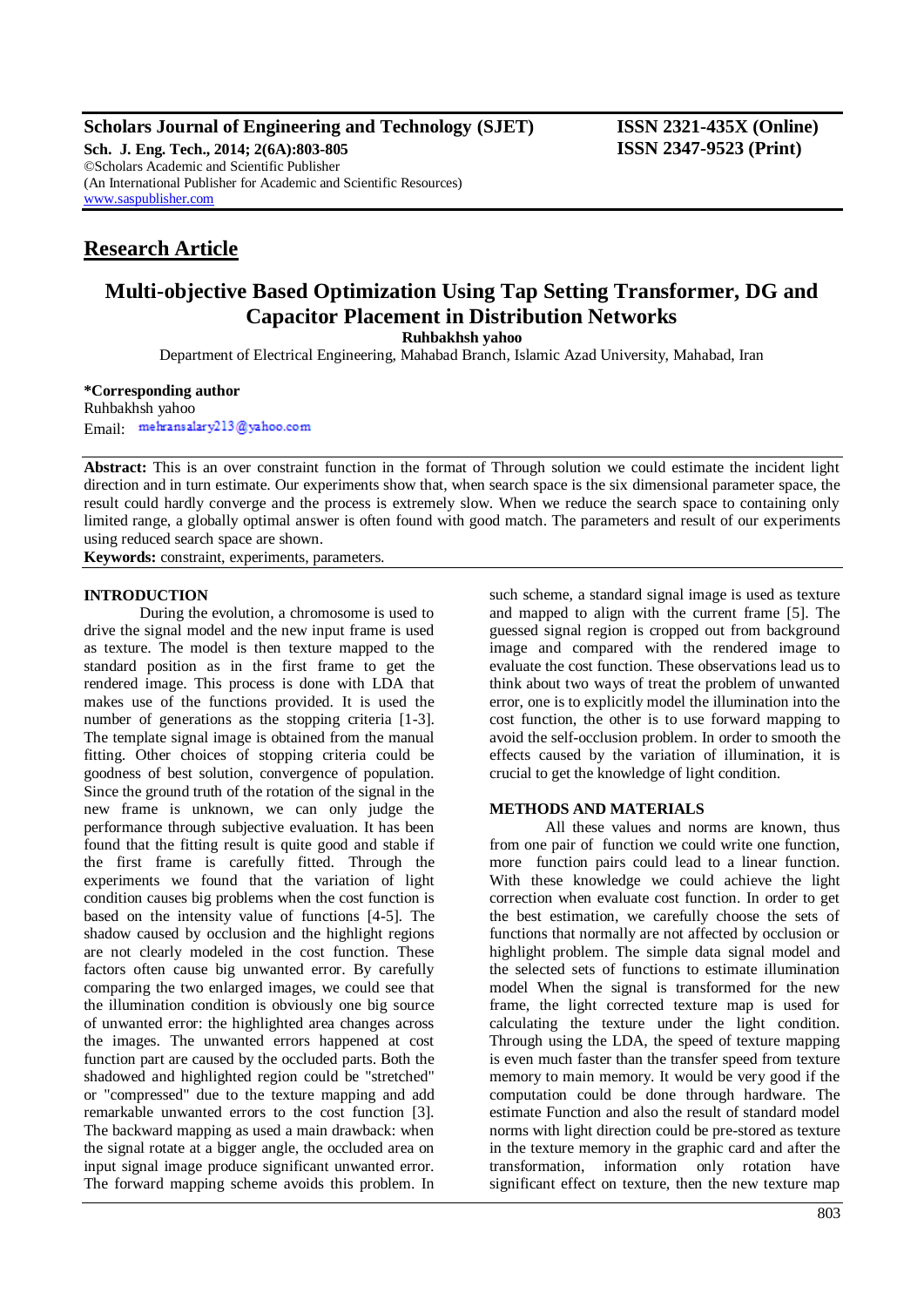Function and the new could be easily computed from the texture mapping operation. The final summation will produce the rendered signal image after the transformation. Using this approach. Original standard signal, light correction does help with the image comparison later. The newly rendered image using the illumination compensated texture. Old rendered image, is the rendered image using light corrected texture. Difference is scaled for illustration information. Without light correction, the standard signal after light correction, the difference between the two images. Basically, what the light correction done is to alleviate the light problem. It tries to suppress the brighter part and light up the dark area.

## **RESULTS AND DISCUSSION**

By incorporating the illumination model, the calculation of the error function could then be compensated for very difficult to model explicitly the interaction effect of lights in a scene , simple models have proved to be helpful for illumination compensation when evaluate the cost function a texture map of an object under ambient light is modeled as: where it is the perceived image, the texture map, the directional light coefficient, the object signal norm vector the incident light vector. one-order model for illumination compensation is used, the report shows an improvement of 6.4 dB of Peak Signal Noise Ratio in coding. This proves using illumination model is a very attractive

way. In order to use this method, the true facial texture should be available. To acquire the texture information has proved to be a non-trivial task and usually expensive equipments such as scanner are needed. We try to simplify the estimation of the prominent directional light vector based on one standard image. Since information the signal model could be well fitted onto the first frame, and we thus have both the knowledge of the data signal model and the intensity of the signal image. We hope to estimate light vector based on such knowledge. We tried to model the illumination model with a simple model: in which we combine the ambient and directional light into one rather simple way. Our primary concern is to model the prominent light condition and make some compensation for the cost function. The validity of the model is however not proved. Our aim is to estimate the texture intensity and the light vector from the first fitted frame during the offline work. To do the estimation, we made the assumption that the signal is symmetric so that the intensity of texture grayscale image of the signal is symmetric. Figure 1 shows feature recognition in 2D space of vectors. That means that for two sets of symmetric points from left signal and right signal, is the same, list such function sets we could get the function: we can combine the into one function as: this could be further written as The intensity of two symmetric functions on the left side signal and the right side signal.



**Fig-1: Feature recognition in 2D space of vectors**

### **CONCLUSION**

We need to define the representation of the chromosome that define the population. The chromosome consists of six information parameters which correspond to the location in direction, scaling factor, and orientation around the axes. Here we use the scaling factor reason is that we use an orthographic projection model. The depth information could be modeled by the scaling factor of the object since they are directly related. The cost function is defined as the summed square error between the template signal image and the rendered signal image, both grayscale images.

#### **REFERENCES**

- 1. Douka E, Loutridis S, Trochidis A; Crack identification in beams using wavelet analysis. Int J Solids Struct, 2003; 40(13):3557–3569.
- 2. FakheriM, Sedghi T, Gh. Shayesteh M, Amirani MC; A Framework for Image Retrieval Using Machine Learning and Statistical Similarity Matching Techniques. Image Processing, IET, 2013; 7(1):1–11.
- 3. Sedghi T; A Fast and Effective Model for cyclic Analysis and its application in classification. Arabian Journal for Science and Engineering, 2013; 38(4):927-935.